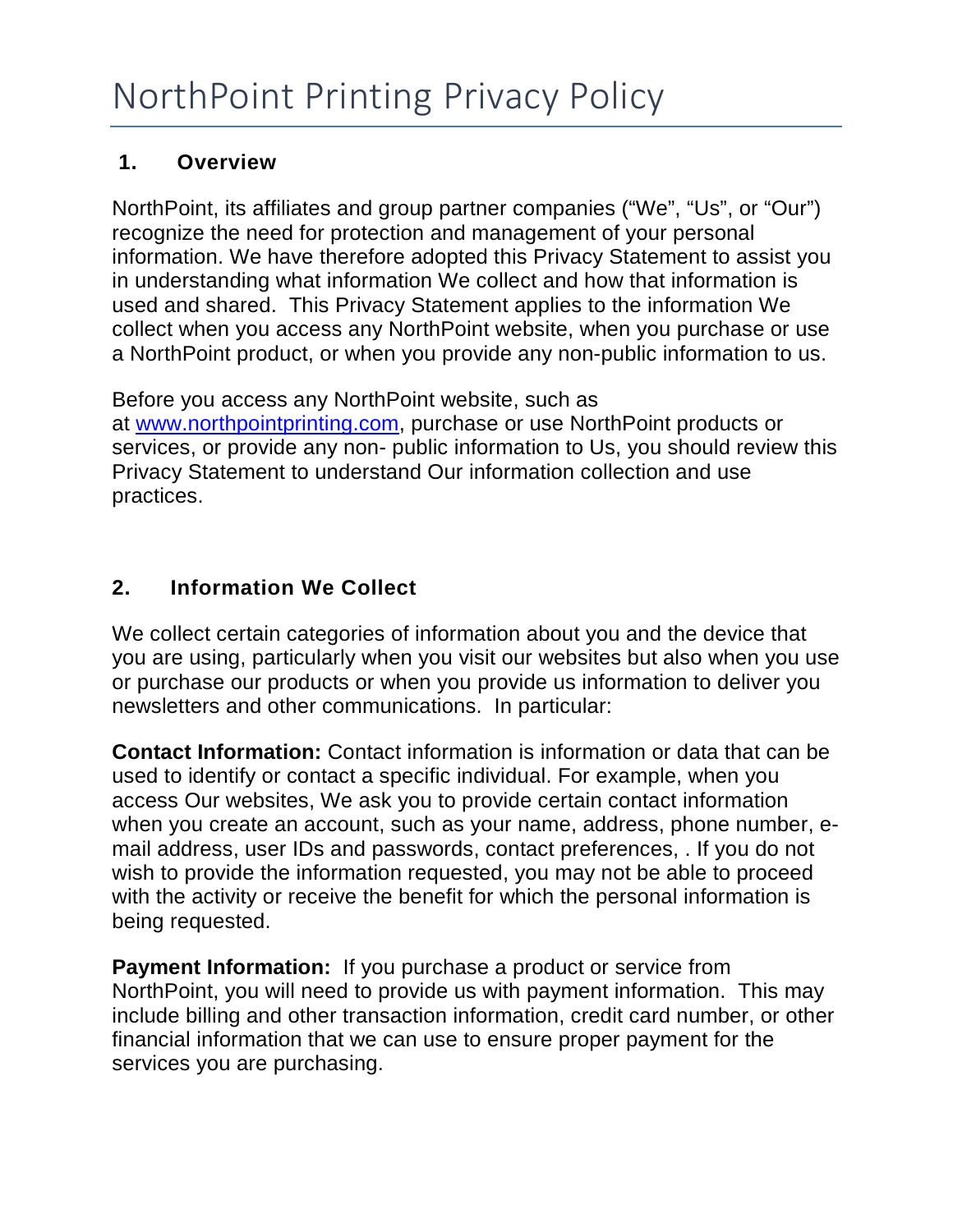**Device Information:** As is true of most websites, We gather certain information automatically and store it in log files. This information may include internet protocol (IP) addresses, browser type, Internet service provider (ISP), referring/exit pages, operating system, date/time stamp, and/or clickstream data. We may combine this automatically collected log information with other information we collect about you.

- **Tracking and Location Information.** We may collect and/or track certain information that is derived from the use of our products such as usage patterns, travel patterns, web site page views and traffic patterns. We may use this tracking and location information for statistical purposes to improve our products and services and to help users manage their environment and infrastructure more efficiently.
- **Mobile Device Information.** When you access some of Our products or when Our products are deployed to mobile or stationary devices, Our servers automatically record information that may include: web requests, Internet Protocol addresses, phone numbers, browser types, browser languages, the date and time of request; and other information regarding internet connection activities. In addition, the information collected and tracked depends upon the system configurations chosen by the administrator and the options enabled by the users and may include device location, device identifier and device user name; status of the mobile device SIM card; MAC addresses and device serial numbers; phone number, signal strength, cell tower, carrier, IMEI#, and other WWAN attributes; first and last name and email address of device user; device check-out/check-in; who uses which device as well as the physical status of the device at the start of a shift and then again at the end of a shift; applications loaded on the device (excluding content); real-time GPS location tracking and mapping, including analysis of location data and history; or mobile device remote control, including screen capture. The administrator can perform partial or complete erasure of data on user devices, including restoring the device to its factory default. The mechanisms that allow smartphones and mobile devices to be monitored run in the background of the devices. Individuals are notified that these functions may occur, but may not be aware when these functions are occurring in real time.

**NorthPoint Blog.** If you use Our blog or any community forum on Our web site, you should be aware that any personally identifiable information you submit there can be read, collected, or used by other users of these forums, and could be used to send you unsolicited messages. We are not responsible for the personally identifiable information you choose to submit in these forums. Although We are not responsible for the personally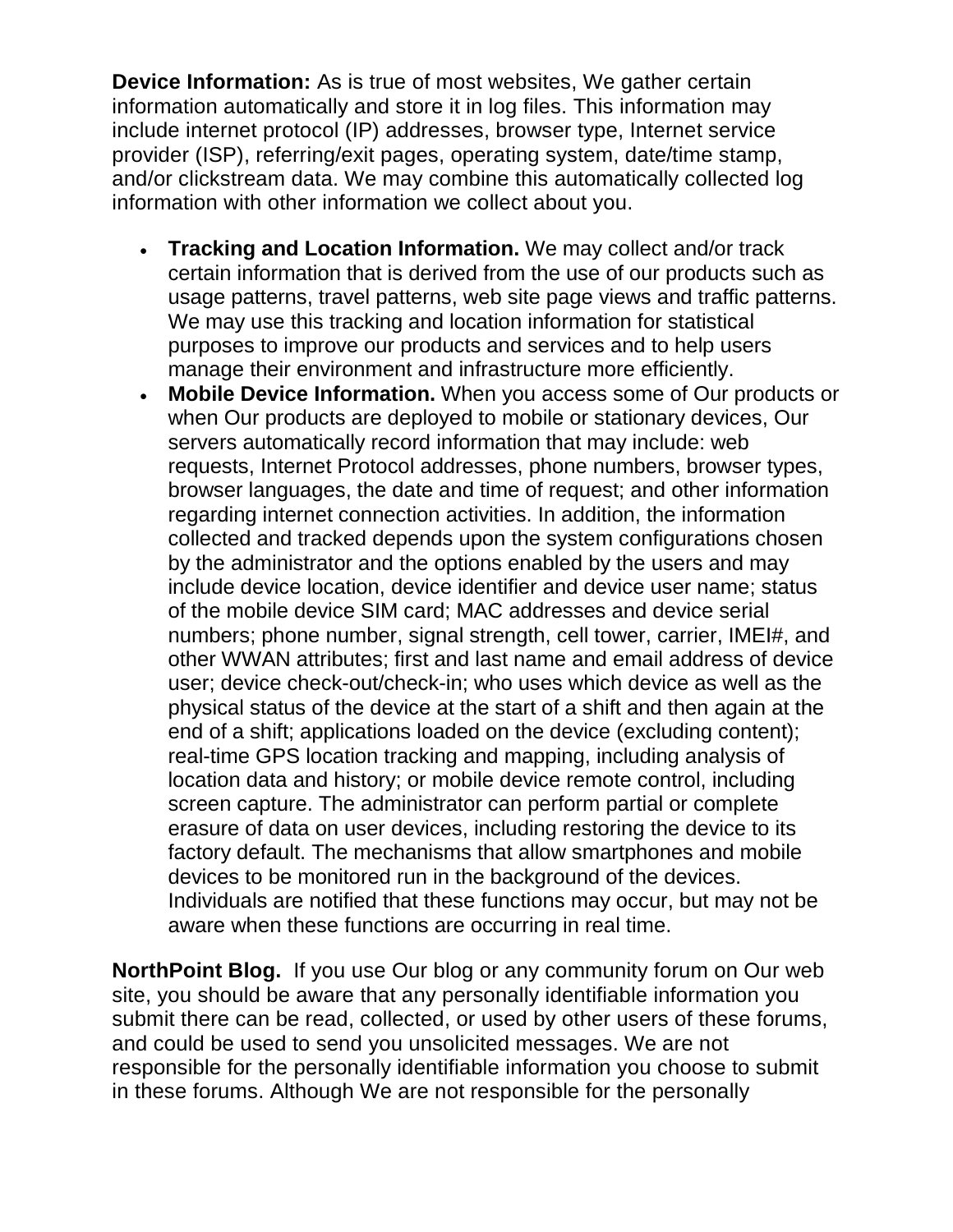identifiable information you choose to submit via these forums, We will use reasonable efforts to remove that information from our blogs or community forums, if you *contact us at [info@northpointprinting.com.](mailto:info@northpointprinting.com)* 

### **3. Cookies and Similar Technologies**

"Cookies" are small text files that are placed on your computer, smartphone or other device when you visit a website. Like many other website operators, NorthPoint works with third party service providers and partners (including marketing partners, customer service providers, and others) to use cookies, beacons, and similar technology for a number of purposes. For example, These technologies are used in:

- Analyzing site usage trends;
- Administering the site;
- Tracking users' movements around the site;
- Gathering demographic information about Our user base as a whole;
- · Saving your shopping cart;

Identifying users to remember users' settings (e.g. language preference);

For authentication and to help you sign up for Our services.

Users can control the use of cookies at the individual browser level. Each browser is different, so check the "Help" menu of your browser to learn how to change your cookie preferences. If you reject cookies, you may still use our site, but your ability to use some features or areas of our site may be limited.

## **4. How We Use the Information We Collect**

We use the information We collect to provide and enhance Our products and services, to operate Our business (e.g. billing and other accounting purposes; establishing accounts and contacting you regarding important information about your account, including notices and updates), for editorial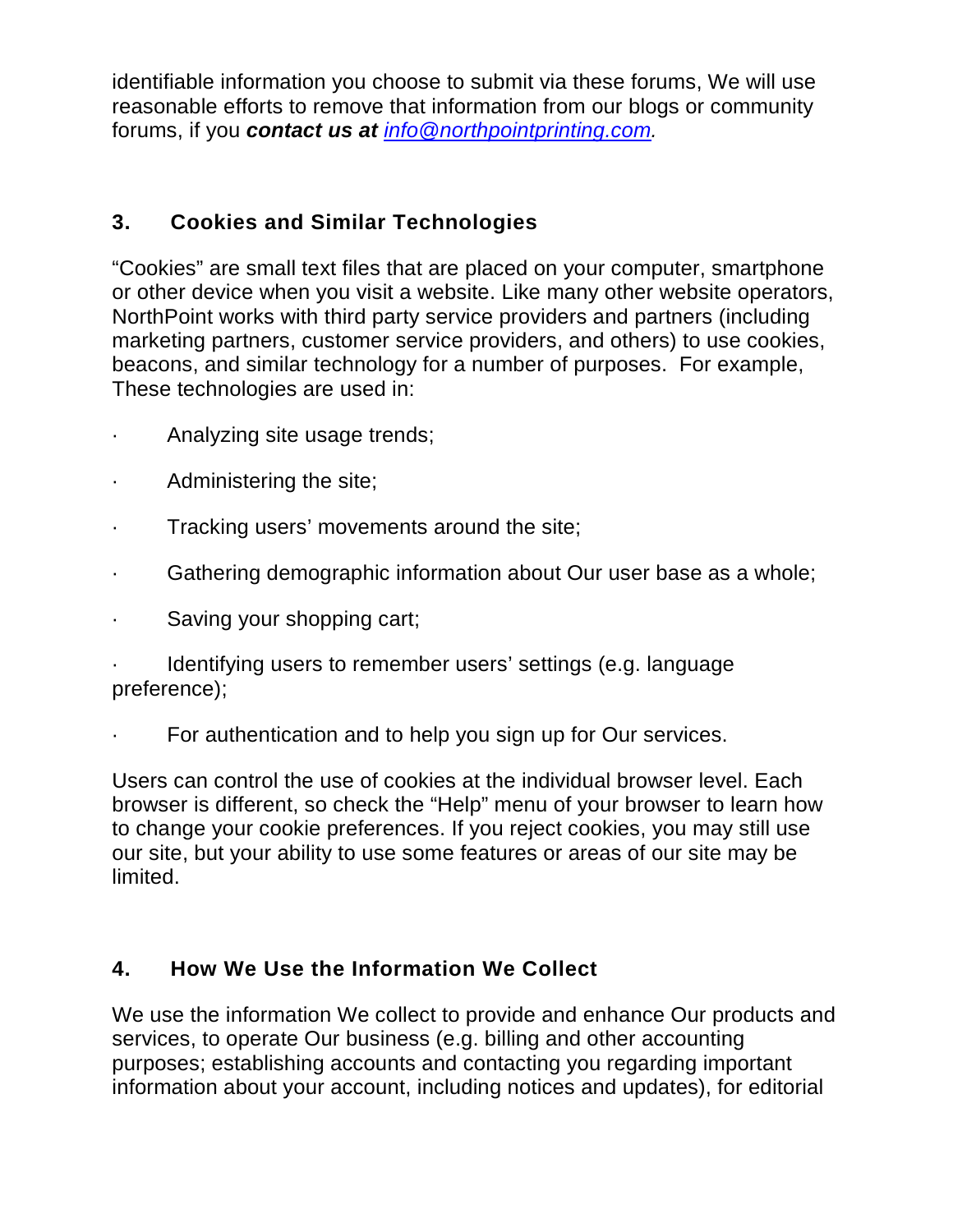and feedback purposes, for marketing and promotional purposes (including providing your contact information to third parties with whom NorthPoint has a relationship), for statistical analysis, for product development, to contact you regarding our products and services, to monitor and maintain our network, and to address issues that may arise concerning claims of abuse or inappropriate activity. For example, We may use the information We collect for the following purposes:

- Displaying personalized content and advertising;
- Information security and IT management;
- Informing you of other products or services offered by Us;
- Sending you relevant survey invitations;
- Providing you with additional materials regarding Our products and services or to connect you with a NorthPoint representative;
- Responding directly to your questions, comments or requests for support;
- Analyzing site usage to improve and customize Our web sites and products and service offerings;
- Improving Our marketing and promotional efforts; and
- Enforcing Our agreements with you.

Some of the information We collect allows Us to differentiate users on Our network, and in some cases, We act as a pass-through for certain pieces of information to obtain authentication for Internet access. We may compile, sell, and otherwise use for any purpose any usage data or other data as set forth in the NorthPoint End User License Agreement ("EULA") including information that We may receive by providing support or professional services under that agreement. If you have purchased products or services from NorthPoint, please refer to the EULA to which you are party for further information regarding how we collect and process usage data.

If our use of your data is governed by the European Union's General Data Protection Regulation ("GDPR"), you should know that we rely on the following legal grounds to process your personal information:

• Performance of a contract – To the extent you have purchased a product or service from NorthPoint, we may need to collect and use your personal information to perform the services which you have purchased. For example, we may use your personal information to respond to requests you make via our website and provide you with such services.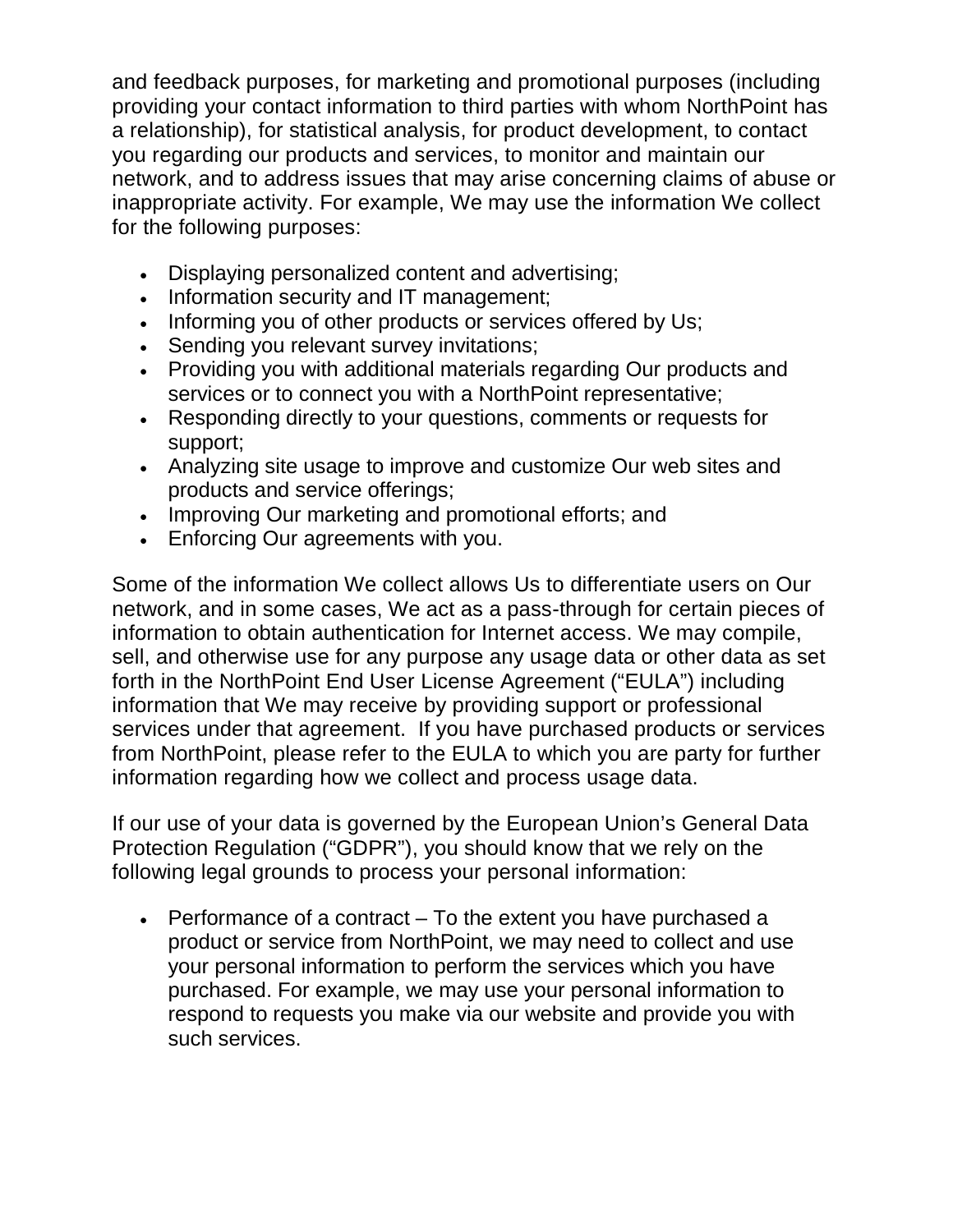- Compliance with law In certain circumstances we may be required to process your data to comply with legal obligations to which NorthPoint is subject.
- Consent Some of the personal information We collect is provided by you voluntarily, for example when you sign up to join a mailing list or register for an event, and is therefore collected and used with your permission. To withdraw your consent to such use, you can contact us at *[info@northpointprinting.com.](mailto:info@northpointprinting.com)*
- Legitimate interests We may use your personal information for our legitimate interests, such as to improve our products and services and the content on NorthPoint websites. We may also use your contact information to keep you and others who have provided us with their contact information up-to-date on recent product and service developments. It you wish us to stop using your contact information in this manner, you can contact us at *[info@northpointprinting.com.](mailto:info@northpointprinting.com)*

## **5. How We Share Information We May Collect**

We occasionally hire other companies to assist Us in providing products or services, handling the processing and delivery of mailings, providing customer support, hosting websites, customer billing, processing transactions, or performing statistical analysis of our services. Those companies will be permitted to obtain only the information they need to deliver the service. They are required to maintain the confidentiality of the information and are prohibited from using it for any other purpose.

We may disclose any information We collect from you if We believe such action is necessary to: (a) comply with any law, judicial proceeding, government request, court order, legal process, rule or regulation or any process served on Us; (b) protect and defend the rights or property of NorthPoint (including the enforcement of Our agreements and investigation of potential violations thereof); (c) protect your safety or the safety of others; (d) detect, prevent, or otherwise address fraud, security or technical issues; or (e) act in urgent circumstances or emergencies. If We are acquired by or merged with a third party, you will be notified via email and/or a prominent notice on our website of any change in ownership, uses of your personal information, and choices you may have regarding your personal information. We reserve the right to transfer the personal information We have collected as part of that transaction or proposed transaction, provided that such third party agrees to maintain procedures no less protective than those found in our Privacy Statement.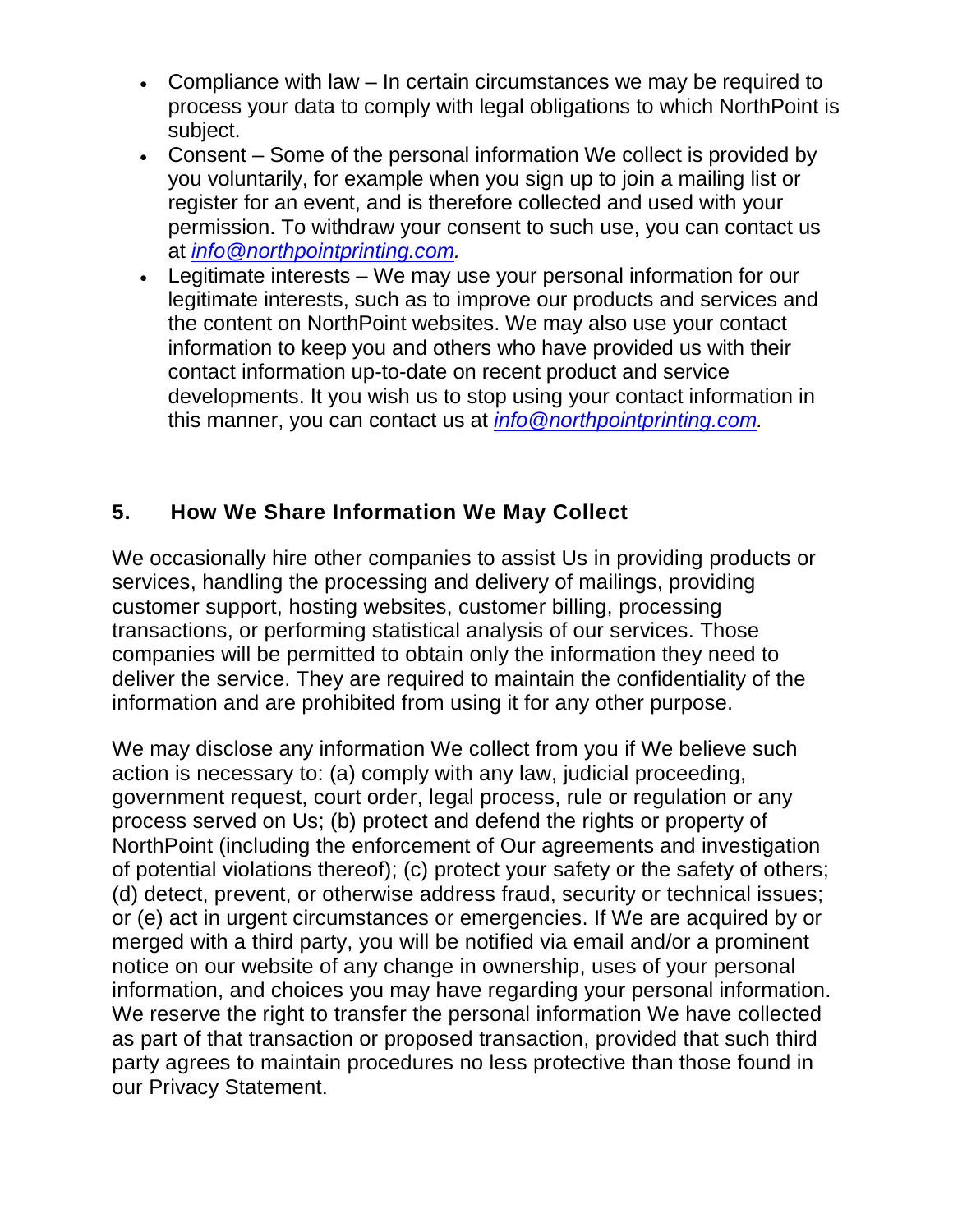# **6. Accessing And Changing Your Personal Information**

Depending on the relevant jurisdiction, you may have certain rights granted to you by law with respect to the personal information NorthPoint and others have collected about you. For example, if the GDPR applies to the data We have collected about you, you have the right to access and correct data We have about you, to object to the processing of data, and to request that any information we have about you be erased.

You may request to exercise these rights by managing your account through the online portal or by emailing our data privacy team at [info@northpointprinting.com.](mailto:info@northpointprinting.com) We will respond to your request within a reasonable timeframe, but no later than one month after you submit the request.

To protect your privacy and security, we may require steps to verify your identity, such as a password and user ID, before granting access to your data.

# **7. Third Party Sites and Services**

Related offerings with links from NorthPoint's websites have their own privacy policies that can be viewed by clicking on the corresponding links within each respective website. All NorthPoint partners are encouraged to participate in industry privacy initiatives and to take a responsible attitude towards consumer privacy.

However, since we do not have direct control over the policies or practices of participating third parties, we are not responsible for the privacy practices or content of those sites. We recommend and encourage that you always review the privacy policies of those third parties before you provide any personal information or complete any transaction with such parties.

Our web site also includes social media features, such as the Facebook "Like" button and widgets, such as the "Share this" button or interactive miniprograms that run on our site. These features may collect your IP address, which page you are visiting on our site, and may set a cookie to enable the feature to function properly. Social media features and widgets are either hosted by a third party or hosted directly on our web site, therefore your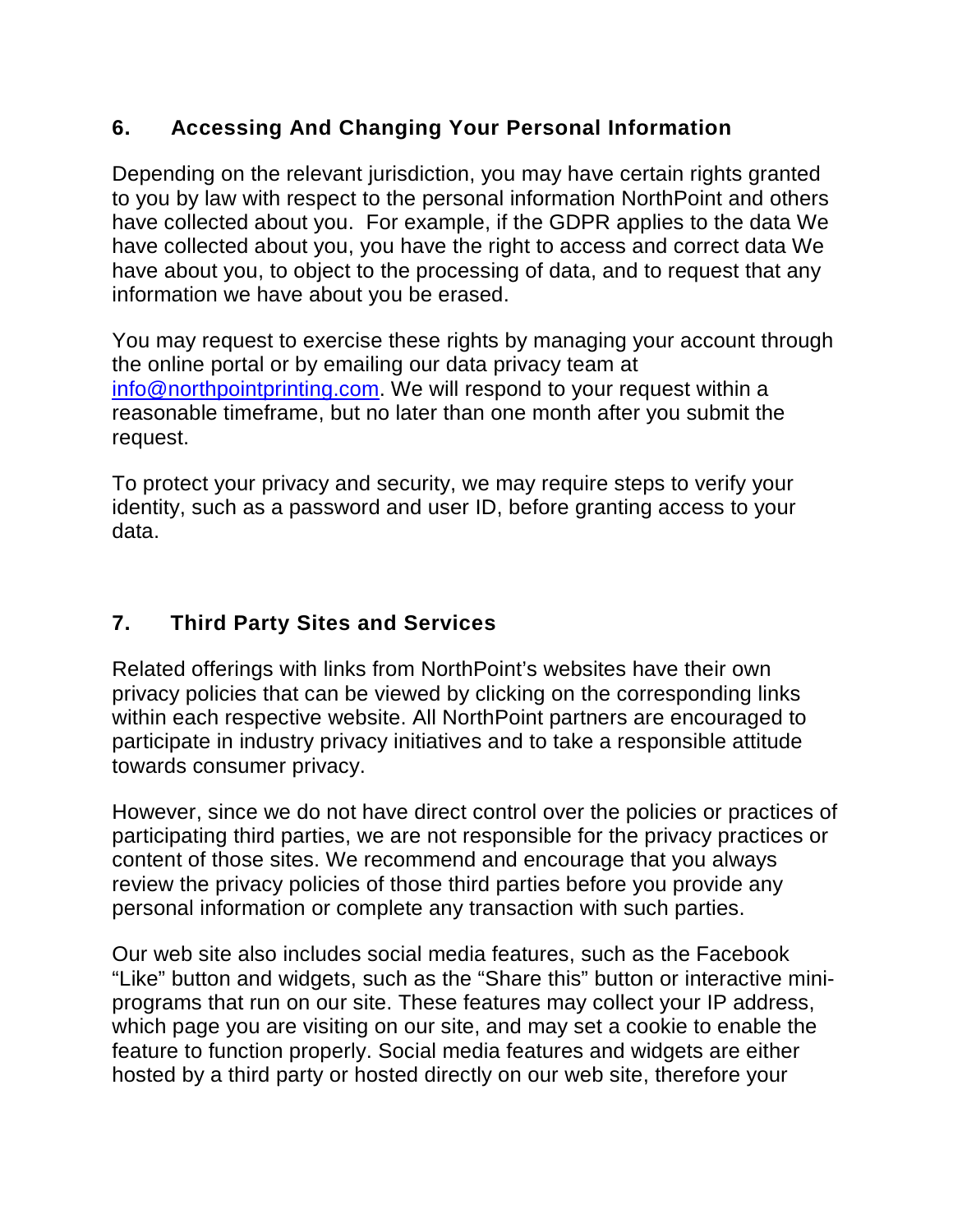interactions with these features are governed by the privacy statement of those third parties.

# **8. Collection and Use of Children's Personal Information**

NorthPoint does not knowingly collect or use personal information from children under the age of 13, or equivalent minimum age in the respective jurisdiction. If NorthPoint learns that we have personal information on a child under the age of 13, or equivalent minimum age depending on jurisdiction, we will take steps to delete that information from our systems.

#### **9. Security**

NorthPoint takes information security seriously and uses reasonable measures to protect your information from unauthorized access. If you place orders on our websites, We use a variety of security technologies depending on the situation to help protect your information from unauthorized access, use, or disclosure, such as physical access controls, TLS, Internet firewalls, and network monitoring. However, no security system is 100% secure, and therefore we cannot guarantee the security of your information or assume liability for improper access to it. If you use a password to help protect your information, it is your responsibility to keep your password confidential, change the password frequently and use a strong password. We strongly recommend that you do not share this password with anyone.

## **10. Data Retention**

We will retain your information for as long as your account is active or as needed to provide you services. If you wish to cancel your account or request that we no longer use your information to provide you services, contact us at *[info@northpointprinting.com.](mailto:info@northpointprinting.com)* We will retain and use your information as necessary to comply with our legal obligations, resolve disputes, and enforce our agreements.

## **11. Communication Preferences**